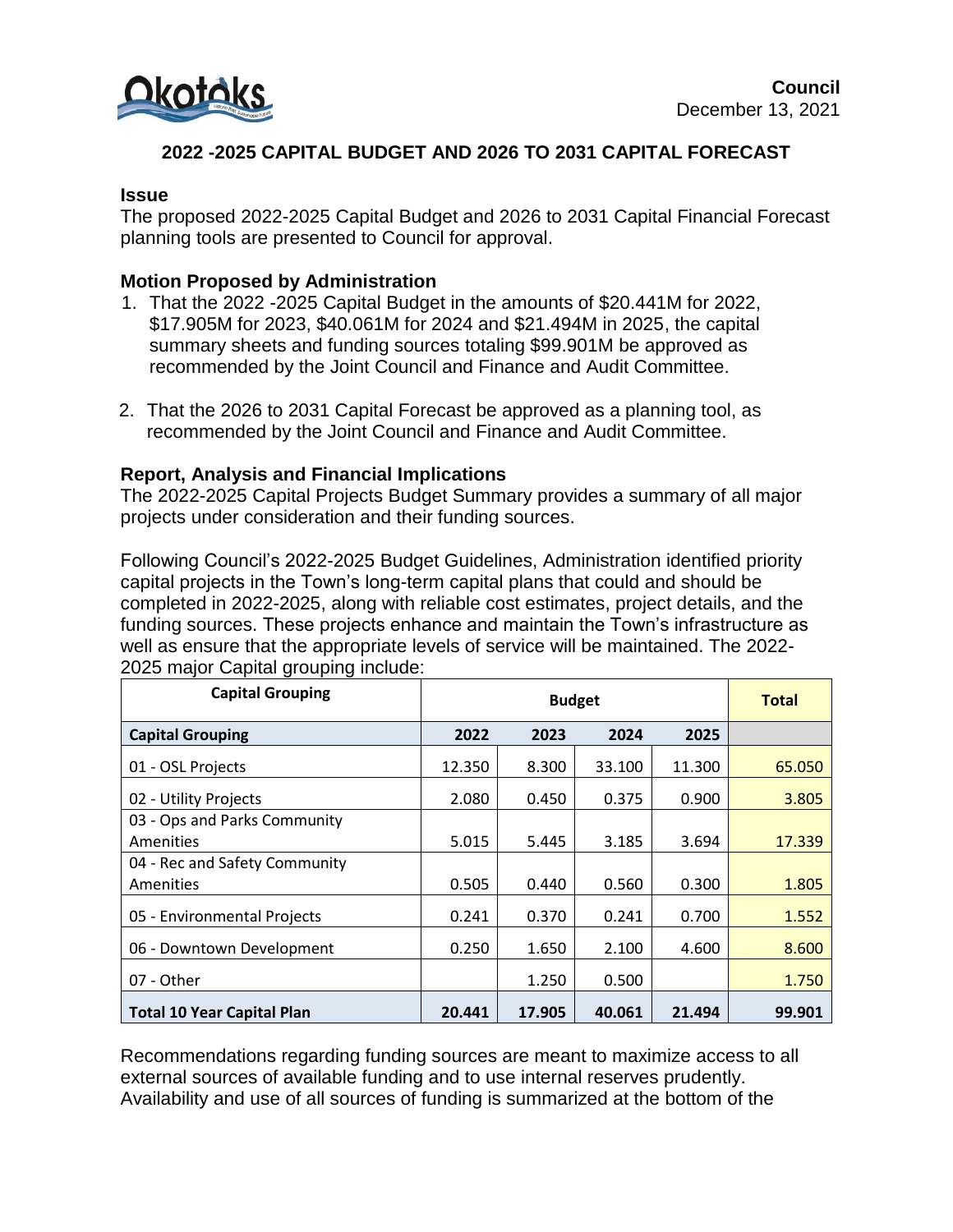Capital Budget Summary document. Funding sources for 2022-2025 include:

- Town of Okotoks Reserves;
- Federal Gas Tax Grant;
- Municipal Sustainability Initiative Grant;
- Cost sharing with other stakeholders.

During the Joint Council and Finance and Audit committee held November 23-25, 2021 the 2022-2025 Capital Projects were submitted for consideration. In general, all projects were recommended to be brought forward for consideration during the December 13, 2021 Regular Council Meeting. In conjunction with their review, the Joint Committee made the following motions:

"That a recommendation be forwarded to Council to approve the proposed 2022-2025 Capital Budget as presented." And "That a recommendation be forwarded to Council to approve the proposed Four (4)-Year Capital Forecast as presented."

The 2022 Capital Budget as presented totals \$33.677M and consists of:

- the 2022 Capital of \$20.441M and
- the current estimated carry forward amount of \$13.236M from 2021.

The carry forward amounts will be brought to Council for approval once year-end is completed.

### **Strategic Plan Goals**

| $\bowtie$ | <b>Manage Community</b> |
|-----------|-------------------------|
|           | Growth                  |
| ⋉         | <b>Provide Quality</b>  |
|           | Community               |
|           | Infrastructure          |
| $\bowtie$ | Enhance                 |
|           | Organizational          |

**Excellence** 

|             | $\boxtimes$   Provide Strong Governance  |
|-------------|------------------------------------------|
|             | $\boxtimes$   Healthy and Safe Community |
| $\boxtimes$ | Foster Economic Vitality                 |
| $\boxtimes$ | Promote Environmental Excellence         |
|             |                                          |

### **Governing Policies/Bylaws/Legislation or Agreements**

Town of Okotoks financial policies and the Municipal Government Act

### **Public Participation Strategy**

The budget review sessions were held November 23-25, 2021 and were available to the public to participate. In addition, all the budget material was posted on the Town's website for public viewing.

### **Alternatives for Consideration**

n/a